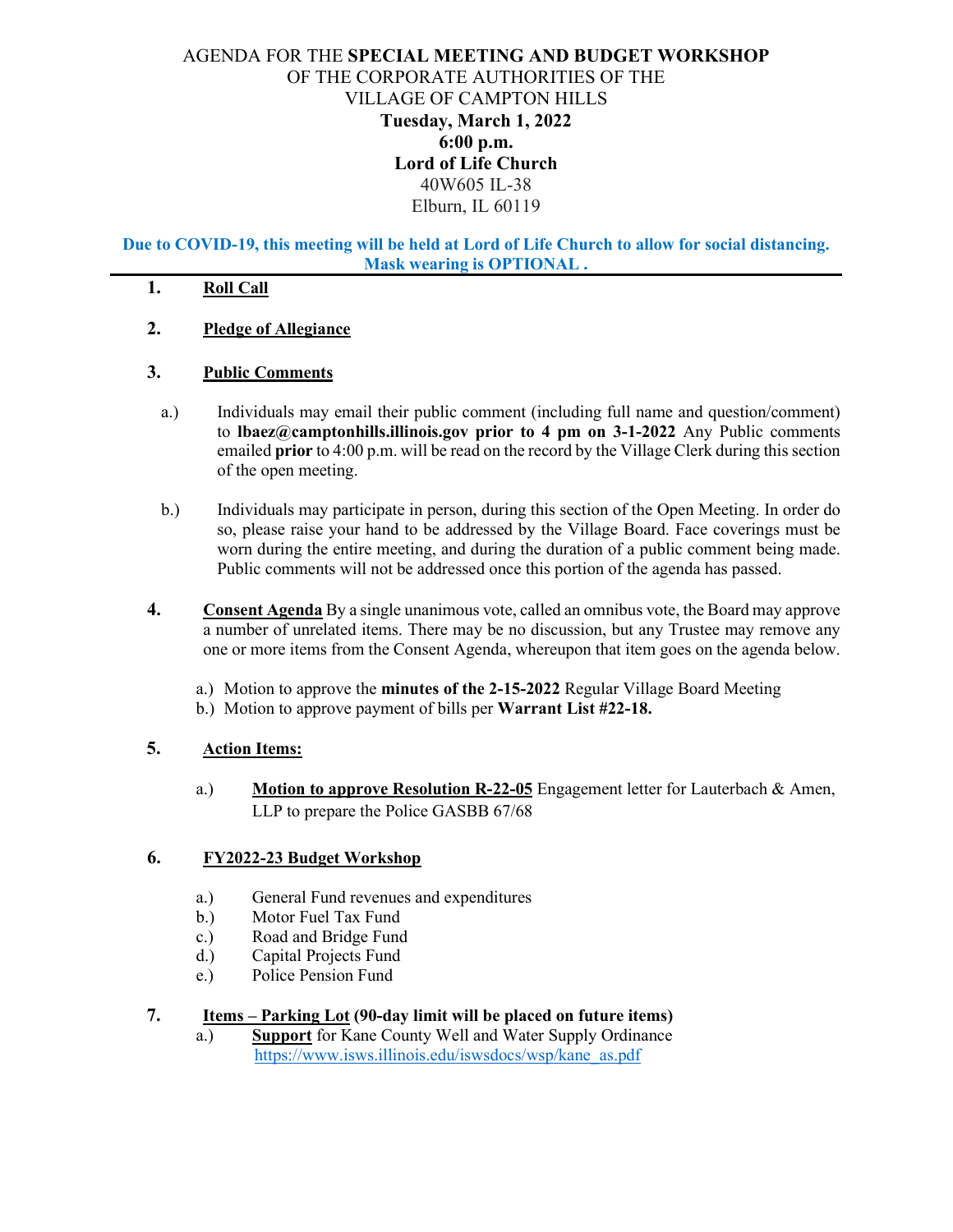- **8. Additional Informational Items**, Updates and Follow-up Reports from the Village President, Trustees, Village Administrator, Village Attorney, or Village Staff.
- **9. CLOSED SESSION**: Move that the Village Board go into closed session as permitted by the Open Meetings Act to discuss one or more of the following matters:
	- a.) Litigation that is filed and pending or is probable or imminent.  $2(c)(11)$
	- b.) Collective negotiating matters.  $2(c)(2)$
	- c.) Appointment, employment, compensation, discipline, performance, or dismissal of specific employees or officials, including legal counsel.  $2(c)(1) \& (3)$
	- d.) Section 2.06(d) of Open Meetings Act (5 ILCS 120/2.06(d)) requires that public bodies review minutes of closed meetings for potential release approximately every six months.

### **10. Potential Action Pertaining to Closed Session**

- **11. Next Meeting**: Tuesday, March 15, 2022, Budget Amendment Ordinance Discussion and Public Hearing
- **12. Adjournment**

### **Mission Statement**

Entrusted by its citizens, the Village of Campton Hills is dedicated to delivering municipal services in the most responsive, cost effective and efficient/proficient manner. Campton Hills is committed to upholding high quality of life standards by supporting its school districts, maintaining family values and agriculture traditions, preserving natural resources, encouraging environmental stewardship, supporting passive and active recreational opportunities, honoring rural heritage and generating a strong business foundation for present and future residents and visitors.

### **Vision Statement**

Residents of the Village of Campton Hills wish to maintain the semi-rural quality of their environment and its associated lifestyle. They wish to control their own destiny, act so that property values increase over time at a greater rate than market averages and insure the continue excellence of the schools that educate their children.

The Village of Campton Hills will be an aesthetically appealing, fiscally viable, family-oriented community striving to provide excellent educational, social, recreational, and cultural opportunities. The Village will foster a strong residential and business community, with concern for ecological stewardship while cooperating with other governmental bodies and agencies. Campton Hills will also work with area school districts to provide an exceptional education for their children. Campton Hills will strive to be an inviting and safe community that provides for the quality of life needs of its residents while preserving its character and heritage.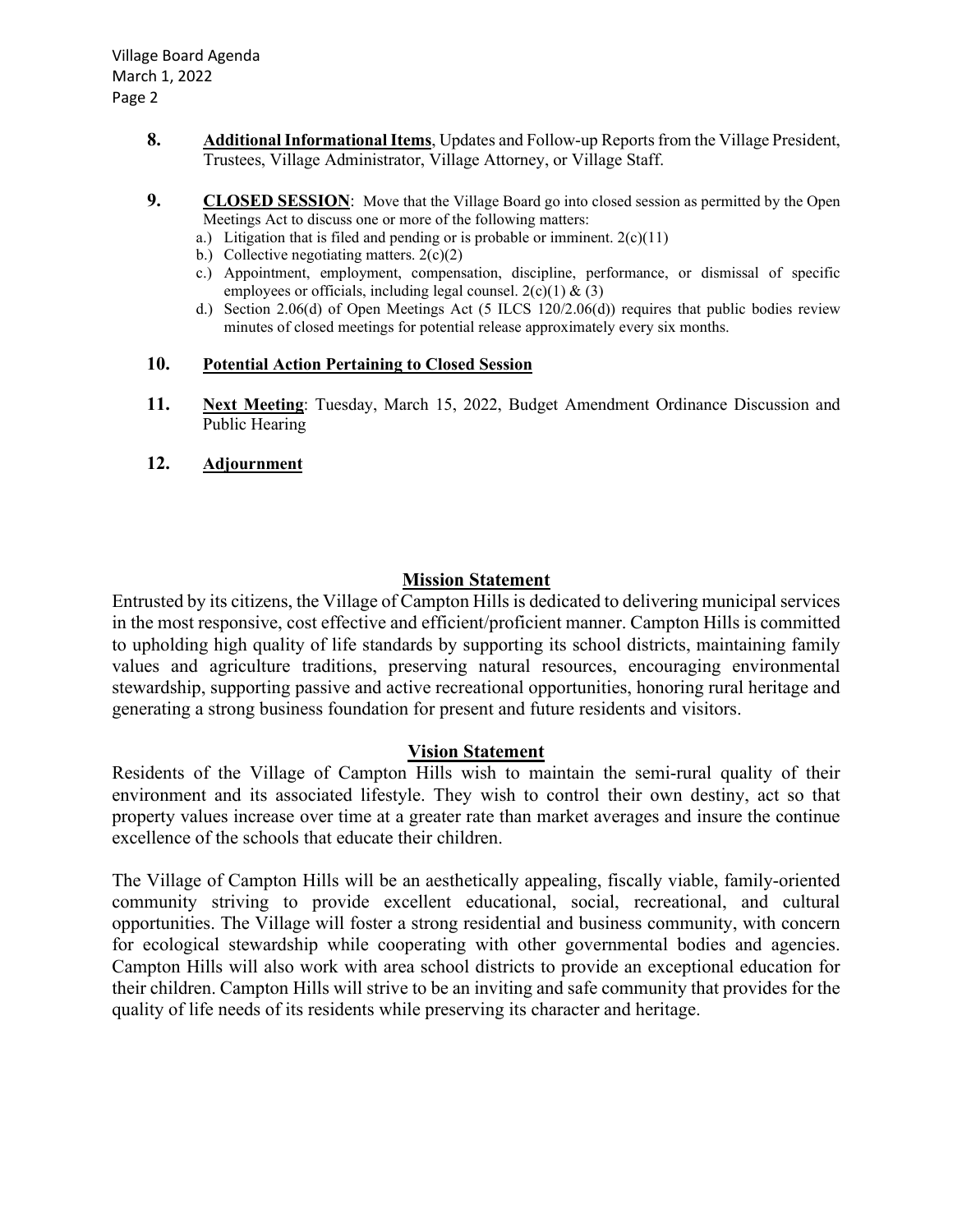#### MEETING MINUTES FOR THE REGULAR MEETING OF THE CORPORATE AUTHORITIES OF THE VILLAGE OF CAMPTON HILLS **Tuesday, February 15, 2022** 7:00 P.M.

#### **Lord of Life Church** 40W605 IL-38 Elburn, IL 60119

#### **\*All Public Meetings are recorded.**

**Call to Order** - President Tyrrell called the meeting to order at 7:00 pm.

**1. Roll Call** – Administrator Burchard called the roll in the absence of Clerk Baez

| <b>Present</b>        | <i><b>Absent</b></i> | <b>Also Present</b>           |
|-----------------------|----------------------|-------------------------------|
| Trustee Cappell       |                      | <b>Administrator Burchard</b> |
| <b>Trustee George</b> |                      | Treasurer Flakus              |
| Trustee McKelvie      |                      | Chief Steve Millar            |
| Trustee Millette      |                      | Ben Olson                     |
| Trustee Muncie        |                      | Member/s of the Public        |
| Trustee White Eagle   |                      |                               |
| President Tyrrell     |                      |                               |
|                       |                      |                               |

**2. Pledge of Allegiance** – President Tyrrell led those in attendance the Pledge of Allegiance.

### **3. Public Comments** – **Limited to 3 minutes per individual** *None*

- **4. Consent Agenda** [By a single unanimous vote, called an omnibus vote, the Board may approve a number of unrelated items. There may be no discussion, but any Trustee may remove any one or more items from the Consent Agenda, whereupon that item goes on the agenda below.] Motion to approve items A and B made by Trustee White Eagle, seconded by Trustee McKelvie.
	- a.) Motion to approve the **minutes of the 2-01-2022** Regular Village Board Meeting
	- b.) Motion to approve payment of bills per **Warrant List #22-17.**

Roll Call: [AYES: 6] [NAYES: 0] [ABSENT: 0] [ABSTAIN: 0] Motion **CARRIED** White Eagle McKelvie Cappell George Millette Muncie

### **5. Action Items**

a. **Motion to approve Resolution R-22-04** A resolution amending the execution of an agreement between the Village of Campton Hills, Kane County, Illinois and HR Green, Inc. for the 2021 MFT program related services for a maximum fee of \$8,000. Motion made by Trustee Muncie, seconded by Trustee George

Roll Call: [AYES: 6] [NAYES: 0] [ABSENT: 0] [ABSTAIN: 0] Motion **CARRIED**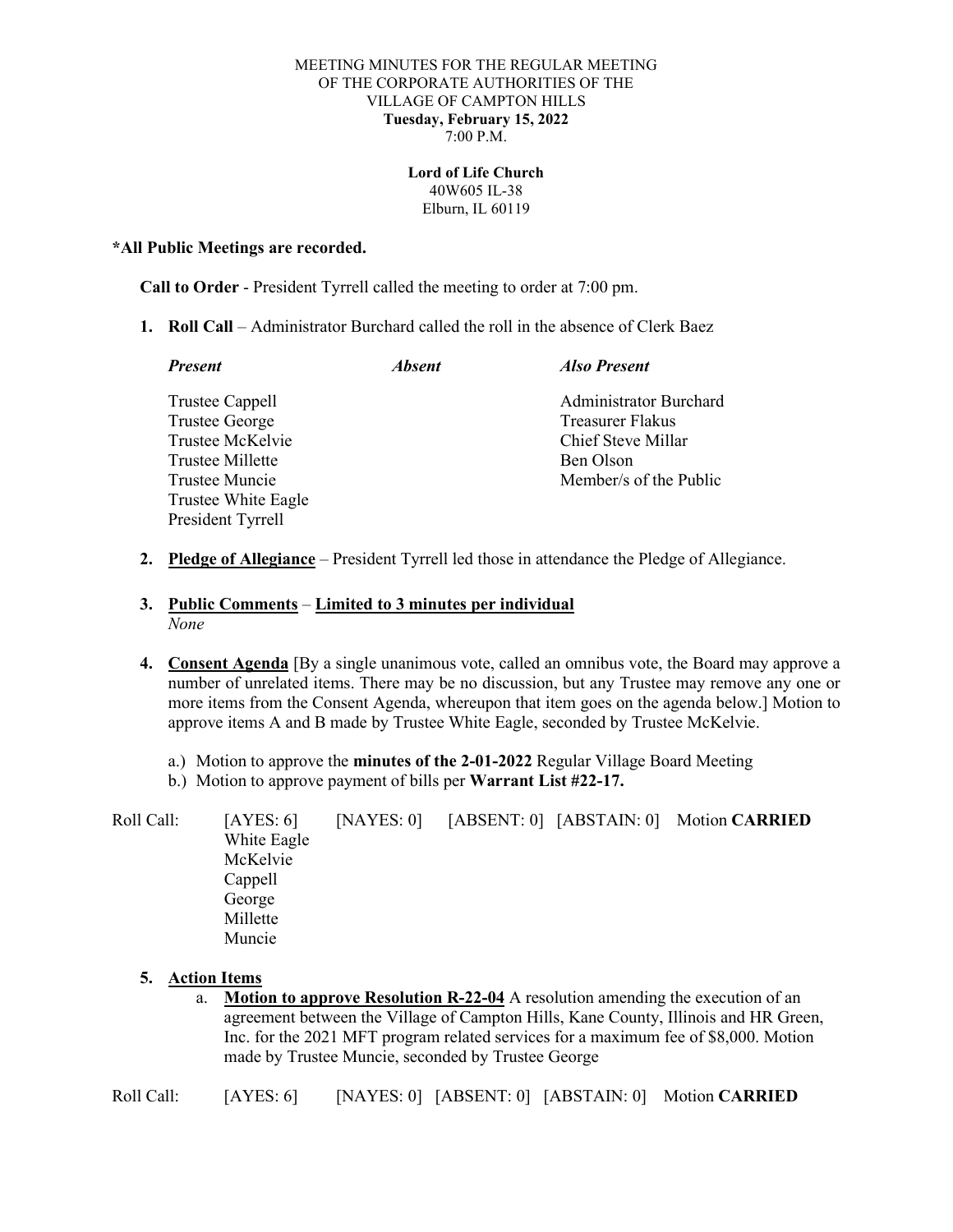Village Board of Trustees Meeting of February 15, 2022

Page 2

Muncie George Cappell McKelvie Millette White Eagle

## **6. Department Reports**

- **a.) Finance (included in Board packet and available online)** Treasurer Flakus went over the highlights of the January report which is 75.00% year completed.
- **b.) Building and Zoning (included in Board packet and available online)** Administrator Burchard went over January 21/22 Permit Summary.
- **c.) Police (included in Board packet and available online)**
	- Chief Millar went over the highlights of the Police Department January report.
		- Chief is continuing to try and raise the awareness of residents to be vigilant in protecting their homes and personal property by making sure their garage doors are closed, keys are not left in vehicles and are locked.

**Motion to Suspend Roberts Rules of Order** made by Trustee White Eagle, Seconded by Trustee Cappell

|  |  | Voice Vote [AYES: 6] |  |  |  | [NAYES: 0] [ABSENT: 0] [ABSTAIN: 0] Motion CARRIED |
|--|--|----------------------|--|--|--|----------------------------------------------------|
|--|--|----------------------|--|--|--|----------------------------------------------------|

# **7. Current Discussion Items**

### **a.) 2022 MFT Program**

Ongoing – President Tyrrell and Administrator Burchard our looking into the applicability and use of Rebuild Illinois money to help resurface the Priority A,B, C Streets identified by the village engineer and Campton Township Highway District.

**b.) Road Rejuvenation Exhibit (included in Board packet)** *No further discussion*

### **c.) 2020 Census**

Ongoing – Tom Bihun – President of the Sanitary District will work with Trustee Cappell in getting information on which houses went online from 2010 – 2020 in Norton Lake/Fox Creak and users as of April 2020.

## **d.) Committee Liaisons**

*Ongoing – collect thoughts/ideas on future direction of Liaison role.*

**e.**) **Engagement letter for Lauterbach & Amen, LLP to prepare the Police GASBB 67/68. (included in Board packet)**

Action Item for voting on the Tuesday, March 1<sup>st</sup>. meeting

### **f.) Budget meeting schedule**

Village Board meetings on March  $1<sup>st</sup>$ . and March  $15<sup>th</sup>$ . will begin at 6:00 to allow for time to review of 22/23 budget. Meeting place is TBD.

- **g.) Annual schedule of meetings for 2022/23 (included in Board packet)** *No further discussion*
- **h.) Austin Kleba, Olympic Speed Skater** Recognition and well wishes sent to Austin from the residents of Campton Hills.
- **i.) Plan for Building and Zoning Department (included in Board packet)**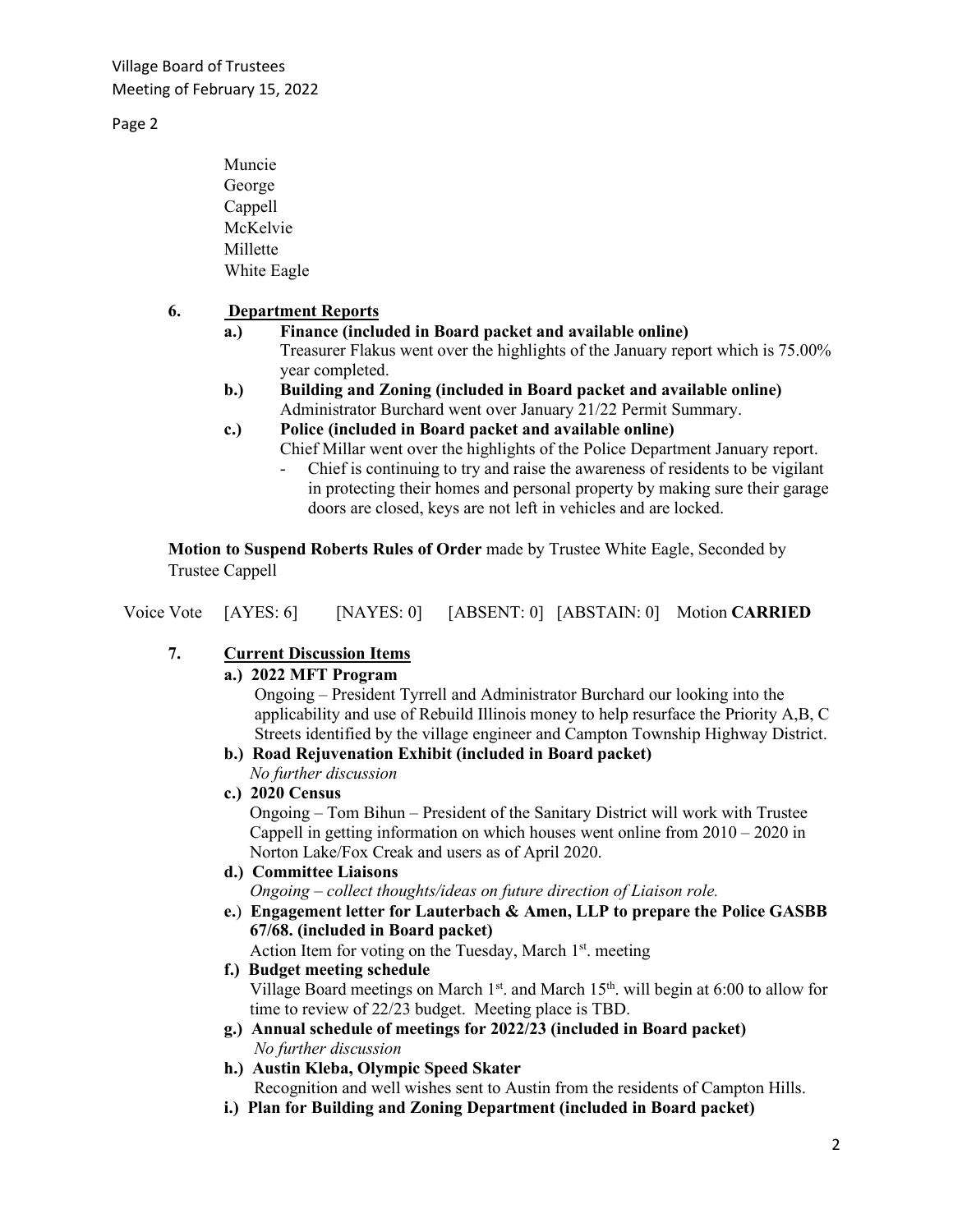### Page 3

Ben Olson went over the issues and background reasoning for contracting a new service provider – SAFEbuilt to meet the needs of the Building and Zoning Department going forward.

# **8. Items – Parking Lot (90-day limit will be placed on future items) a) Support** for Kane County Well and Water Supply Ordinance <https://www.isws.illinois.edu/iswsdocs/wsp/kane>

- **b.) Land Acknowledgement** *No changes to the wording. Will be formalize into a Proclamation.*
- **c.**) **Health insurance costs/options**

*Ongoing*

- **9. Additional Informational Items**, Updates and Follow-up Reports from the Village President, Trustees, Village Administrator, Village Attorney, or Village Staff.
- **10. CLOSED SESSION**: Move that the Village Board go into closed session as permitted by the Open Meetings Act to discuss one or more of the following matters:
	- a.) Litigation that is filed and pending or is probable or imminent.  $2(c)(11)$
	- b.) Collective negotiating matters.  $2(c)(2)$
	- c.) Appointment, employment, compensation, discipline, performance, or dismissal of specific employees or officials, including legal counsel.  $2(c)(1) \& (3)$

### **11. Potential Action Pertaining to Closed Session**

 $\mathcal{L}_\text{max}$  , and the contract of the contract of the contract of the contract of the contract of the contract of the contract of the contract of the contract of the contract of the contract of the contract of the contr

 $\mathcal{L}_\text{max}$  , and the contract of the contract of the contract of the contract of the contract of the contract of the contract of the contract of the contract of the contract of the contract of the contract of the contr

**12. Next Meeting** - Tuesday, March 1, 2022 at 6 p.m. TBD

### **13. Adjournment**

Motion to **Adjourn** the Regular meeting, motion made by Trustee McKelvie, seconded by Trustee George.

Voice Vote: [AYES: 6] [NAYES: 0] [ABSENT: 0] [ABSTAIN: 0] Motion **CARRIED**

Meeting adjourned at 8:50 p.m

Approved this 1st. day of March, 2022

Michael Tyrrell Village President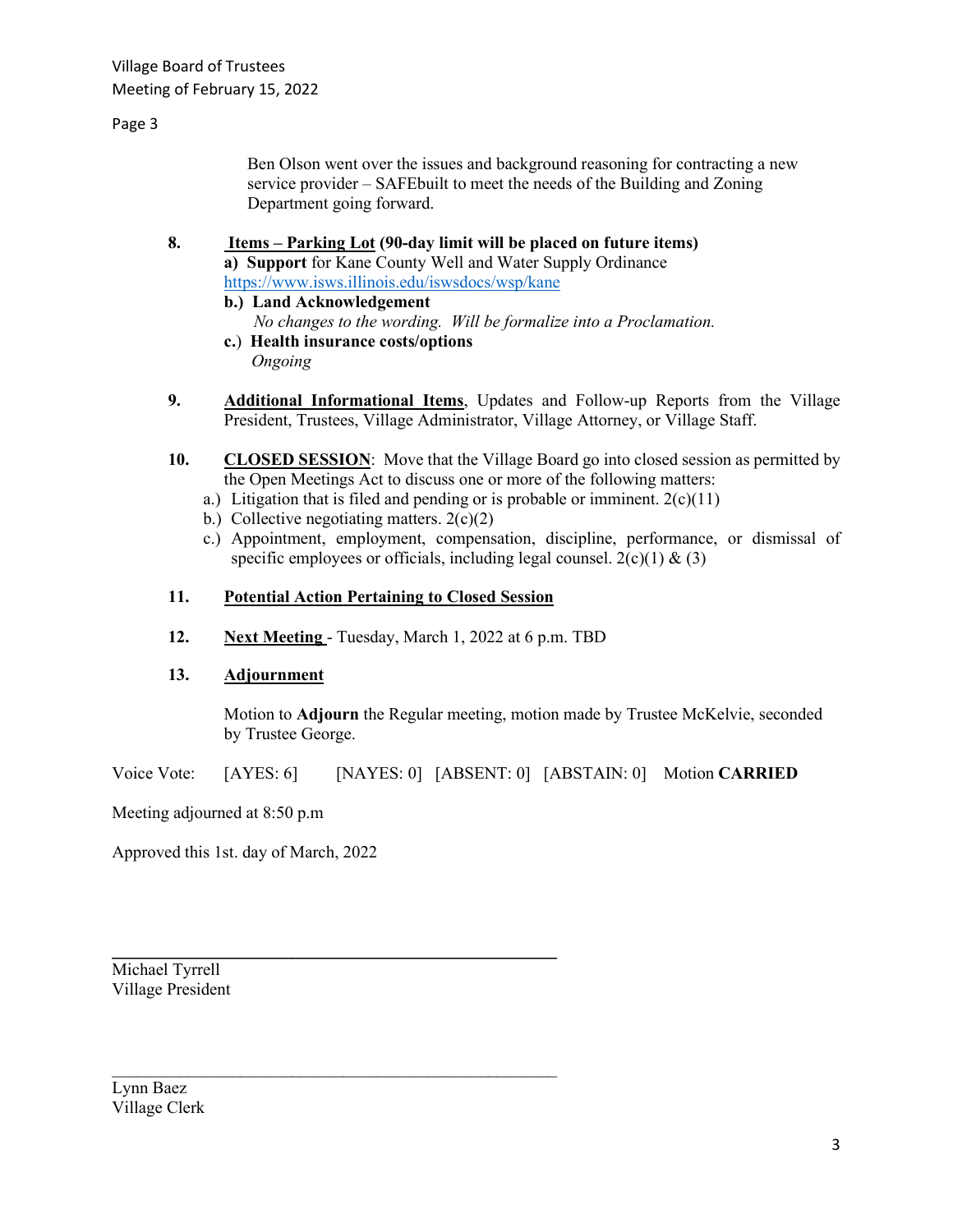| Village of Campton Hills IL | <b>Warrant #22-18</b><br>Report dates: 2/22/2022-2/24/2022                                           |                                           | Page:<br>Feb 23, 2022 04:19PM |
|-----------------------------|------------------------------------------------------------------------------------------------------|-------------------------------------------|-------------------------------|
| <b>Invoice Number</b>       | Description                                                                                          | <b>GL Account and Title</b>               | <b>Total Cost</b>             |
| <b>Axon Enterprise Inc.</b> |                                                                                                      |                                           |                               |
| <b>INUS051440</b>           | Tasers - dynamic bundle                                                                              | 10-21-8300 Equipment                      | \$960.00                      |
|                             | Total Axon Enterprise Inc:                                                                           |                                           | \$960.00                      |
|                             | <b>B&amp;F Construction Code Services Inc.</b>                                                       |                                           |                               |
| 58302                       | CH-22-0002 Additions/alterations plan review                                                         | 10-31-5350 Inspection Services            | \$635.00                      |
| 58304                       | CH-22-0003 Additions/alterations plan review                                                         | 10-31-5350 Inspection Services            | \$635.00                      |
| 58309                       | CH-21-0508 Additions/alterations plan review revisions                                               | 10-31-5350 Inspection Services            | \$150.00                      |
| 58329                       | CH-22-0019 In-ground pool plan review                                                                | 10-31-5350 Inspection Services            | \$450.00                      |
| 58338                       | CH-22-0009 Pool and fence plan review                                                                | 10-31-5350 Inspection Services            | \$450.00                      |
| 58397                       | CH-22-0023 Elevation plan review                                                                     | 10-31-5350 Inspection Services            | \$150.00                      |
|                             | <b>Total B&amp;F Construction Code Services Inc:</b>                                                 |                                           | \$2,470.00                    |
| <b>Camic Johnson Ltd</b>    |                                                                                                      |                                           |                               |
| 09142021INV                 | Local Prosecutions - September 2021                                                                  | 10-21-5330 Legal Services                 | \$700.00                      |
|                             | Total Camic Johnson Ltd:                                                                             |                                           | \$700.00                      |
|                             | <b>Campton Township Highway District</b>                                                             |                                           |                               |
| 02222022INV                 | Driveway access fees - CH 22-0029                                                                    | 10-31-5960 Driveway Access Fees - To CTHD | \$1,200.00                    |
| 02222022INV                 | Driveway access fees - CH 22-0034                                                                    | 10-31-5960 Driveway Access Fees - To CTHD | \$1,200.00                    |
| 220215                      | Plato Rd Salting/plowing - 2/15/22 & 2/11/22                                                         | 13-00-5160 Maint. Svcs. - Snow Removal    | \$4,423.68                    |
| <b>VCH220208</b>            | Plato Rd Salting/plowing - 2/02/2022                                                                 | 13-00-5160 Maint. Svcs. - Snow Removal    | \$3,815.68                    |
| VCH220210                   | Brine/beet head roads on Citiation ct, phar lap, secretariat 13-00-5190 Maint. Svcs. - Miscellaneous |                                           | \$374.00                      |
| <b>VCH220222</b>            | Plato Rd Salting/plowing - 2/17/22, 2/18/22 & 2/19/22                                                | 13-00-5160 Maint. Svcs. - Snow Removal    | \$6,549.94                    |
|                             | Total Campton Township Highway District:                                                             |                                           | \$17,563.30                   |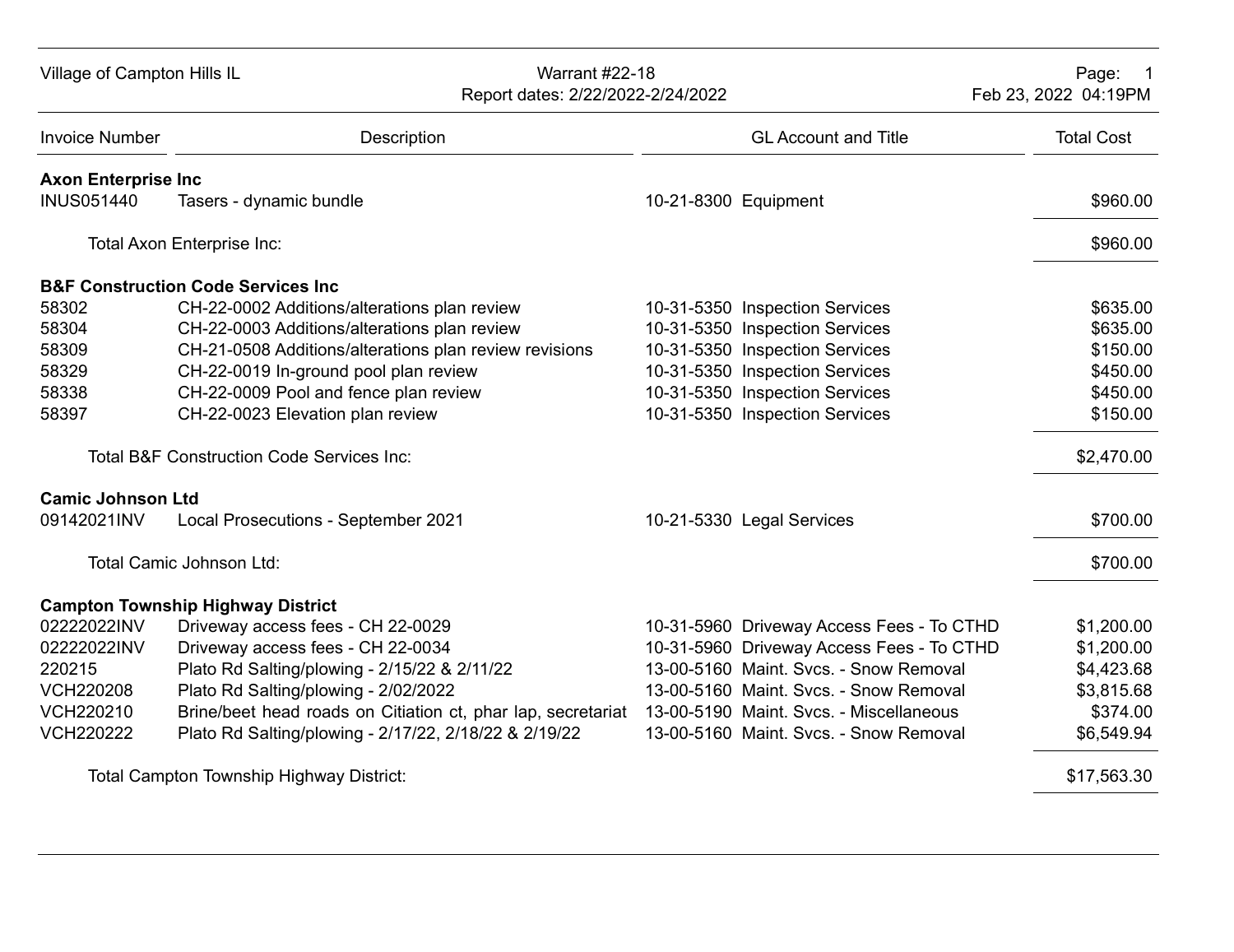| Village of Campton Hills IL    |                                                               | <b>Warrant #22-18</b><br>Report dates: 2/22/2022-2/24/2022 | Page: 2<br>Feb 23, 2022 04:19PM         |                   |
|--------------------------------|---------------------------------------------------------------|------------------------------------------------------------|-----------------------------------------|-------------------|
| <b>Invoice Number</b>          | Description                                                   |                                                            | <b>GL Account and Title</b>             | <b>Total Cost</b> |
|                                | <b>Cardmember Service - First American Bank</b>               |                                                            |                                         |                   |
| FEBRUARY20                     | Costco - Supplies for the Villge Hall - water, tissue, cleani |                                                            | 10-11-6510 Office Supplies              | \$106.12          |
| FEBRUARY20                     | Live Action Safety - Police Protective supplies - tournaqu    |                                                            | 10-21-6520 Operating Supplies           | \$452.38          |
| FEBRUARY20                     | ILL Truck Enforcement - Police Training for Levand & Cor      |                                                            | 10-21-5630 Training & Registration      | \$256.26          |
| FEBRUARY20                     | IL Tactical Officers - Police Training - ITOA tactical rifle  |                                                            | 10-21-5630 Training & Registration      | \$70.00           |
| FEBRUARY20                     | Intoximeters - 55 liter dry gas tanks                         |                                                            | 10-21-5120 Maint Svc-Equipment          | \$139.50          |
| FEBRUARY20                     | Propac Inc - C.E.R.T training supplies                        |                                                            | 10-21-5410 Grant Expense - Safety Grant | \$643.08          |
| FEBRUARY20                     | Capriottis sandwiches - food for C.E.R.T training             |                                                            | 10-11-9370 Community Relations          | \$191.25          |
| FEBRUARY20                     | Costco - Supplies for the Villge Hall - water, tissue, cleani |                                                            | 10-11-6510 Office Supplies              | \$93.73           |
| FEBRUARY20                     | Efile forms - 1099's forms and filing 2021                    |                                                            | 10-11-5540 Printing & Publishing        | \$19.00           |
| FEBRUARY20                     | Amazon Web Services - Cloud Storage - Village files           |                                                            | 10-11-5370 Information Tech - Admin     | \$193.41          |
|                                | Total Cardmember Service - First American Bank:               |                                                            |                                         | \$2,164.73        |
| Conserv FS, INC.               |                                                               |                                                            |                                         |                   |
| 114014487                      | Fuel for squad cars                                           | 10-21-6550 Auto Fuel                                       |                                         | \$1,443.45        |
|                                | Total Conserv FS, INC.:                                       |                                                            |                                         | \$1,443.45        |
| <b>Denise Burchard</b>         |                                                               |                                                            |                                         |                   |
| 02222022INV                    | Reimbursement for office furnature                            |                                                            | 10-11-8300 Office Equipment             | \$298.44          |
|                                | <b>Total Denise Burchard:</b>                                 |                                                            |                                         | \$298.44          |
|                                | Firestone Complete Auto Care #557382                          |                                                            |                                         |                   |
| 307263                         | Tires for Squad #6                                            |                                                            | 10-21-5130 Maint Svc-Vehicle            | \$301.02          |
|                                | Total Firestone Complete Auto Care #557382:                   |                                                            |                                         | \$301.02          |
| <b>Golden Graphics</b><br>8289 | Olympics banner sign for Speed Skater                         |                                                            | 10-01-5540 Printing & Publishing        | \$875.00          |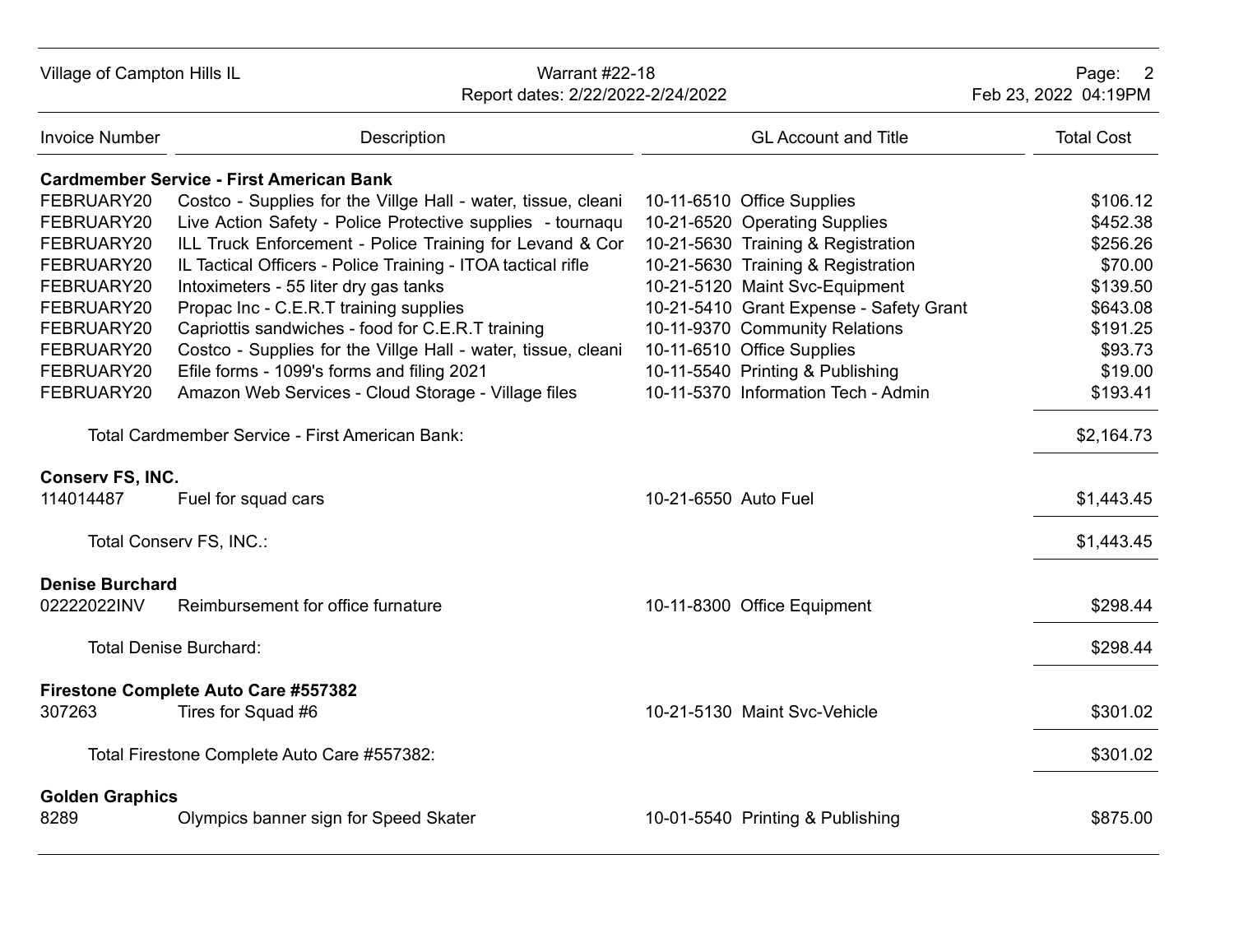| Village of Campton Hills IL                                |                                                                                                         | <b>Warrant #22-18</b><br>Report dates: 2/22/2022-2/24/2022 |                                                                            | Page: 3<br>Feb 23, 2022 04:19PM |
|------------------------------------------------------------|---------------------------------------------------------------------------------------------------------|------------------------------------------------------------|----------------------------------------------------------------------------|---------------------------------|
| <b>Invoice Number</b>                                      | Description                                                                                             |                                                            | <b>GL Account and Title</b>                                                | <b>Total Cost</b>               |
|                                                            | <b>Total Golden Graphics:</b>                                                                           |                                                            |                                                                            | \$875.00                        |
| <b>GovTempsUSA LLC</b><br>3899216                          | R Searl 1/23 & 1/30 weeks                                                                               |                                                            | 10-31-5391 Contracts - B & Z Dept.                                         | \$1,774.50                      |
|                                                            | Total GovTempsUSA LLC:                                                                                  |                                                            |                                                                            | \$1,774.50                      |
| <b>HR Green</b><br>10-147600<br>11-149188                  | 19-00007-00-RS IDOT invoices 05/2021 to 9/30/2021<br>19-00007-00-RS IDOT invoices 10/2021 to 12/24/2021 |                                                            | 13-00-5320 Engineering Services<br>13-00-5320 Engineering Services         | \$665.44<br>\$702.72            |
| Total HR Green:                                            |                                                                                                         |                                                            |                                                                            | \$1,368.16                      |
| <b>JG Uniforms</b><br>94427                                | Custom Navy Vest Covers - 3                                                                             |                                                            | 10-21-4710 Uniforms Allowance                                              | \$601.57                        |
| <b>Total JG Uniforms:</b>                                  |                                                                                                         |                                                            |                                                                            | \$601.57                        |
| Ray O'Herron Co. Inc<br>2175950                            | Uniforms for Bayer                                                                                      |                                                            | 10-21-4710 Uniforms Allowance                                              | \$530.94                        |
|                                                            | Total Ray O'Herron Co. Inc:                                                                             |                                                            |                                                                            | \$530.94                        |
| <b>TIAA Commercial Finance, Inc.</b><br>8728810<br>8728810 | Rental & Supply freight fees 02/26/2022<br>Rental & Supply freight fees 02/26/2022                      |                                                            | 10-11-5940 Copier lease/maintenance<br>10-21-5940 Copier lease/maintenance | \$228.87<br>\$98.08             |
|                                                            | Total TIAA Commercial Finance, Inc.:                                                                    |                                                            |                                                                            | \$326.95                        |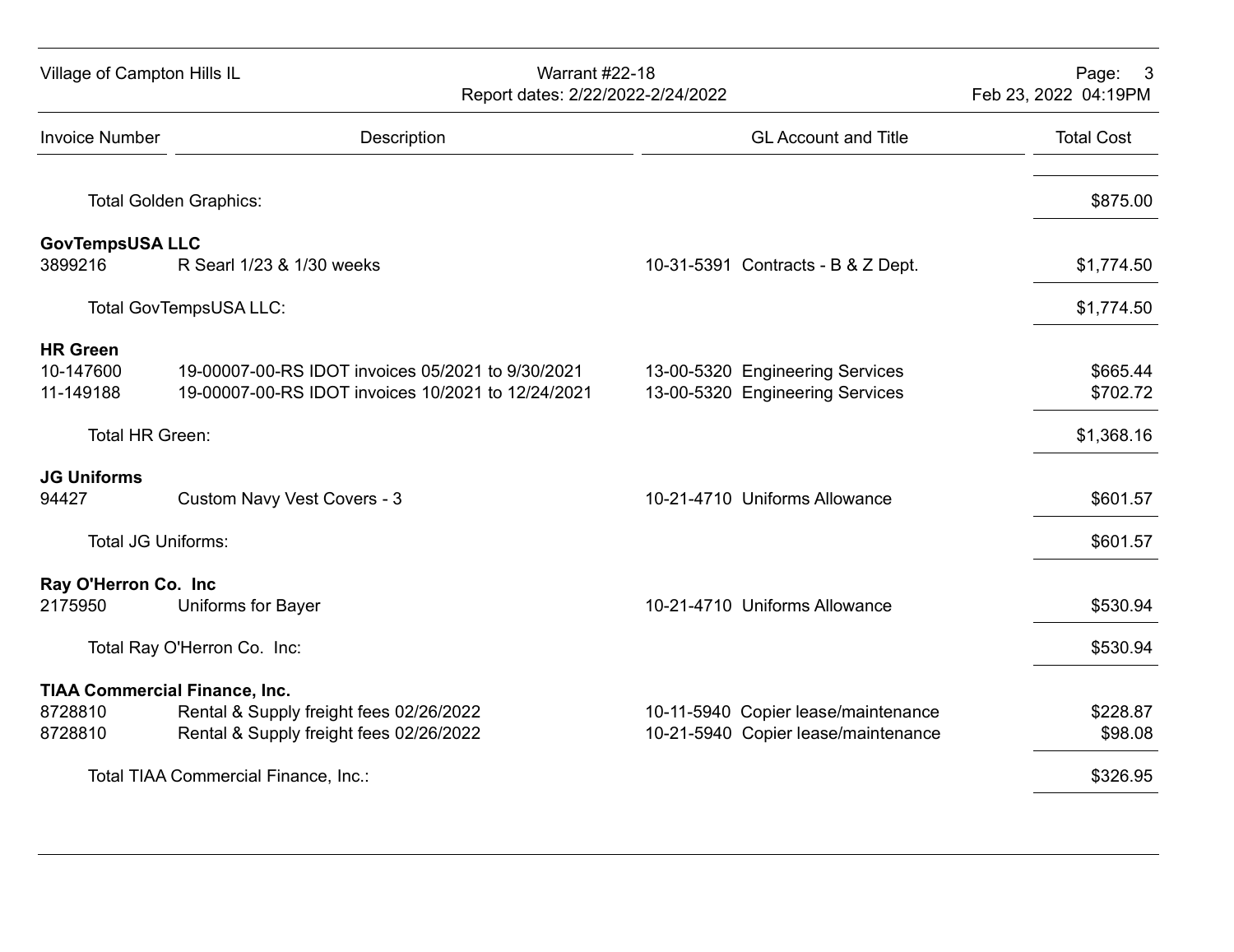| Village of Campton Hills IL      |                                              | <b>Warrant #22-18</b><br>Report dates: 2/22/2022-2/24/2022 | Page:<br>- 4<br>Feb 23, 2022 04:19PM |
|----------------------------------|----------------------------------------------|------------------------------------------------------------|--------------------------------------|
| <b>Invoice Number</b>            | Description                                  | <b>GL Account and Title</b>                                | <b>Total Cost</b>                    |
| <b>Trailside Auto Repair Inc</b> |                                              |                                                            |                                      |
| 17374                            | Squad #6 - Oil Change                        | 10-21-5130 Maint Syc-Vehicle                               | \$45.71                              |
| 17433                            | Squad #12 - Oil Change                       | 10-21-5130 Maint Svc-Vehicle                               | \$48.02                              |
|                                  | Total Trailside Auto Repair Inc:             |                                                            | \$93.73                              |
| <b>Trotter and Associates</b>    |                                              |                                                            |                                      |
| 19348                            | CH-21-0437 modifications                     | 10-31-5320 Engineering Services                            | \$255.75                             |
| 19607                            | Norton Lakes - 01/4, 1/5 & 1/14/2022 ESCROW  | 10-00-2553 Escrow - Norton Lake Dev., LLC                  | \$306.75                             |
|                                  | <b>Total Trotter and Associates:</b>         |                                                            | \$562.50                             |
| <b>Wasco Nursery</b>             |                                              |                                                            |                                      |
| 133584                           | Water & Sewer Usage 12/10/2021 to 02/10/2022 | 10-11-5710 Utilities                                       | \$172.20                             |
| 133584                           | Water & Sewer Usage 12/10/2021 to 02/10/2022 | 10-21-5710 Utilities                                       | \$73.80                              |
| <b>Total Wasco Nursery:</b>      |                                              |                                                            | \$246.00                             |
| <b>Grand Totals:</b>             |                                              |                                                            | \$32,280.29                          |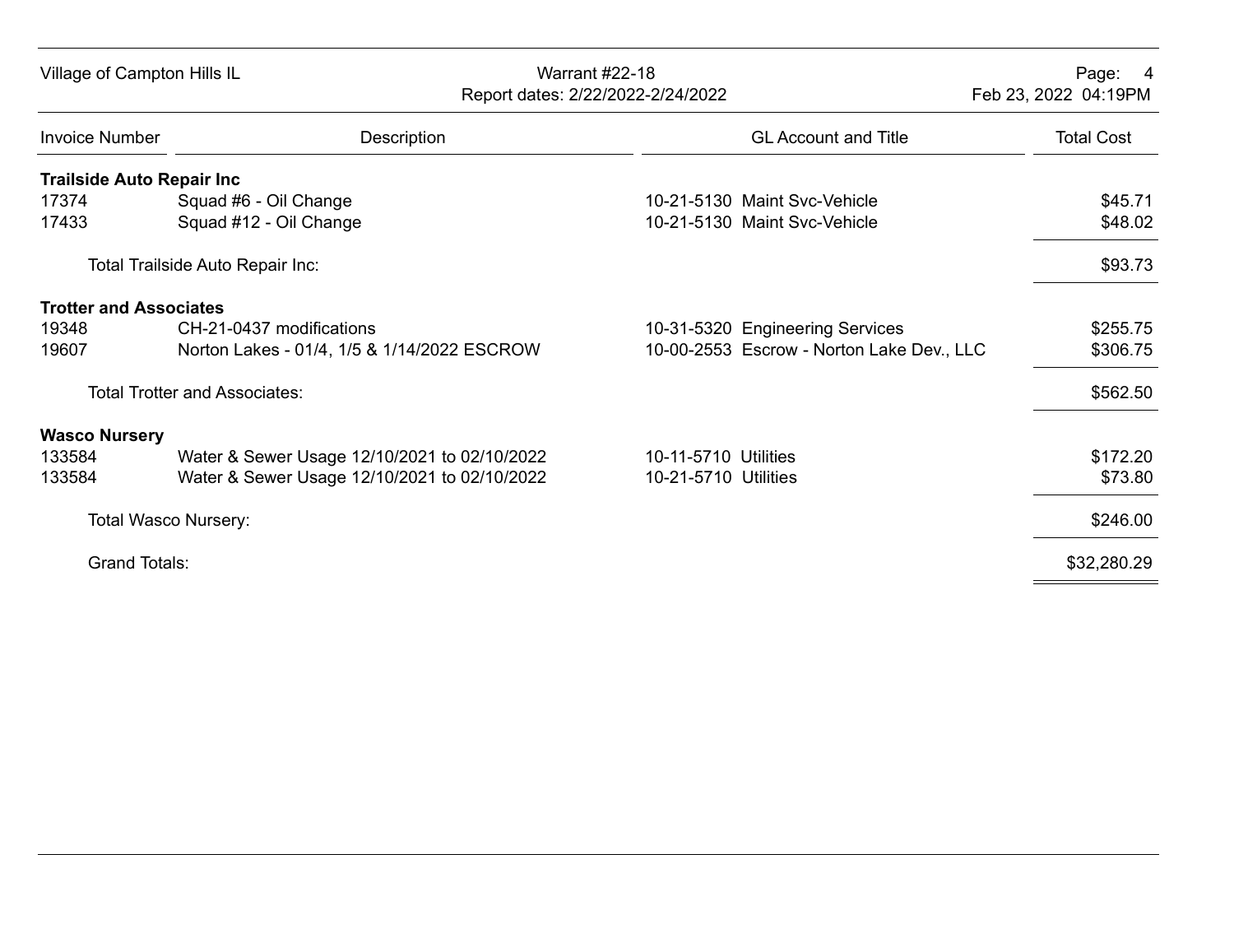| Village of Campton Hills IL                                                                     | <b>Warrant #22-18</b><br>Report dates: 2/22/2022-2/24/2022 |                                                                                                                                                                                                  |                                                                 | Page: 5<br>Feb 23, 2022 04:19PM |  |
|-------------------------------------------------------------------------------------------------|------------------------------------------------------------|--------------------------------------------------------------------------------------------------------------------------------------------------------------------------------------------------|-----------------------------------------------------------------|---------------------------------|--|
| Invoice Number                                                                                  |                                                            | Description<br><b>GL Account and Title</b>                                                                                                                                                       |                                                                 | <b>Total Cost</b>               |  |
|                                                                                                 |                                                            | Payroll Costs for the 02/18/2022 Pay Check Date                                                                                                                                                  |                                                                 |                                 |  |
| <b>Payroll - Salaries Costs</b>                                                                 |                                                            | <b>Other Paid Benefits</b>                                                                                                                                                                       |                                                                 |                                 |  |
| Administration & Zoning<br><b>Elected Officials</b><br>Police - Full Time<br>Police - Part Time | \$12,866.56<br>\$3,966.64<br>\$27,075.73<br>\$7,449.03     | <b>IMRF - Employer Portion - monthly</b><br><b>IPBC - Employer Portion - monthly</b><br>Police Pension - Employer Portion<br>FICA, Medicare & Other Liabilities<br>AFLAC - Employee Paid Benefit | \$2,575.40<br>\$11,116.14<br>\$5,928.35<br>\$2,871.58<br>\$0.00 |                                 |  |
| <b>Total Payroll</b>                                                                            | \$51,357.96                                                | <b>Total Employer Paid Benefits</b>                                                                                                                                                              | \$22,491.47                                                     |                                 |  |

Village President \_\_\_\_\_\_\_\_\_\_\_\_\_\_\_\_\_\_\_\_\_\_\_\_\_\_\_\_\_\_\_\_\_\_\_\_\_\_\_\_\_\_\_\_\_\_\_\_\_\_\_\_

I CERTIFY THAT THIS WARRANT AS LISTED AND APPROVED BY THE VILLAGE PRESIDENT WERE DULY AUTHORIZED FOR PAYMENT BY THE BOARD OF TRUSTEES OF THE VILLAGE OF CAMPTON HILLS.

Village Clerk **Letter and Clerk** and Clerk **Letter and Clerk** and Clerk and Clerk and Clerk and Clerk and Clerk and Clerk and Clerk and Clerk and Clerk and Clerk and Clerk and Clerk and Clerk and Clerk and Clerk and Clerk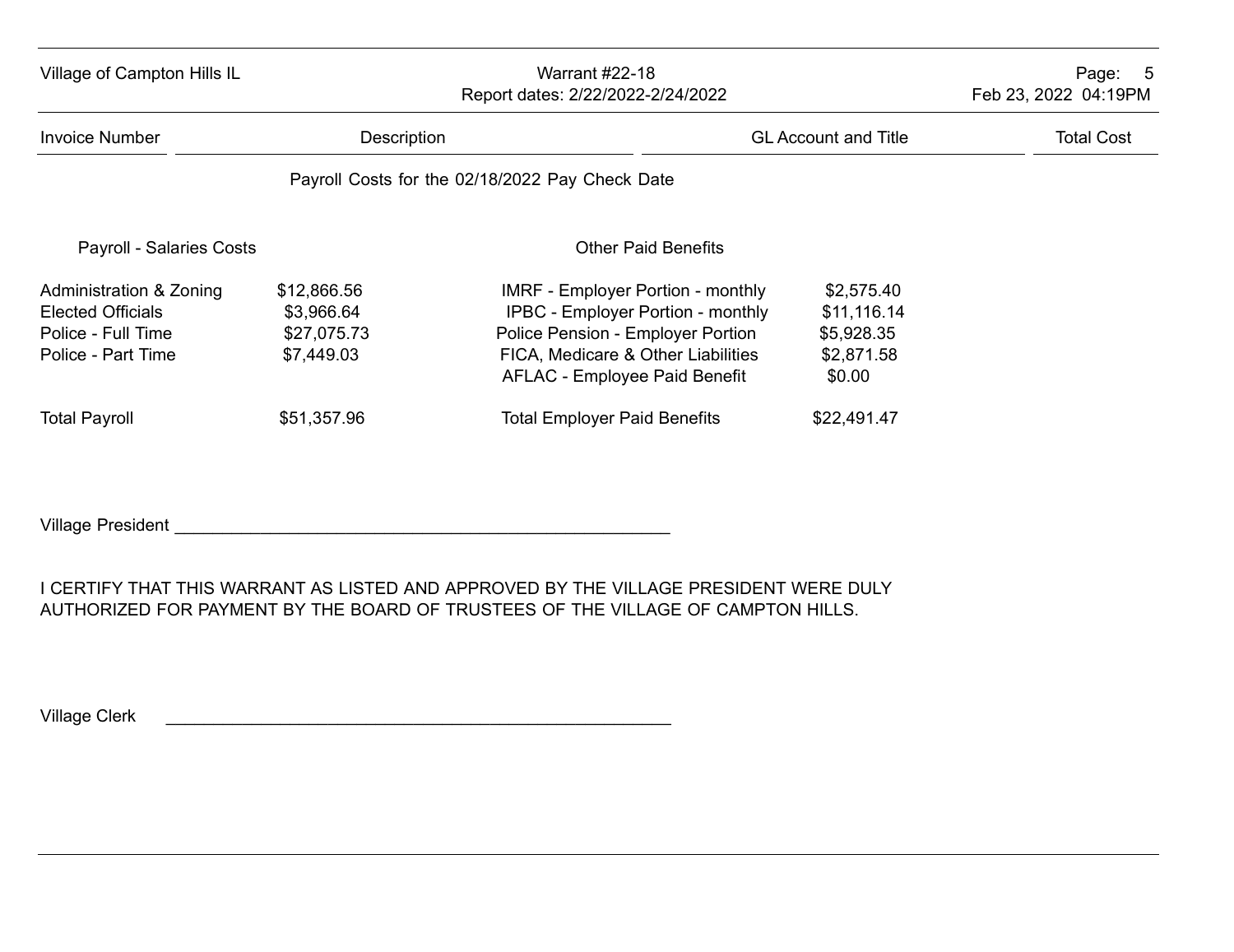## **A RESOLUTION AUTHORIZING THE EXECUTION OF AN ENGAGEMENT LETTER BETWEEN THE VILLAGE OF CAMPTON HILLS, KANE COUNTY, ILLINOIS AND LAUTERBACH & AMEN, LLP. FOR PREPARATION OF POLICE PENSION FUND ACTUARIAL VALUATION**

**WHEREAS**, the Village of Campton Hills, Kane County, Illinois (the *"Village"*) is a duly organized and existing municipal corporation created under the provisions of the laws of the State of Illinois and under the provisions of the Illinois Municipal Code, as from time to time supplemented and amended; and

**WHEREAS**, the Village desires to execute a letter of acceptance and understanding of services (the "Proposal") proposed by Lauterbach & Amen, LLP ("Lauterbach") for Actuarial Valuation of the Village's Police Pension Fund. See Exhibit A attached hereto; and

**WHEREAS**, the Village President and Board of Trustees of the Village of Campton Hills (the *"Corporate Authorities"*) deem it advisable and in the best interest of the Village to execute the Proposal and abide by the terms therein.

**NOW, THEREFORE, BE IT ORDAINED** by the President and Board of Trustees of the Village of Campton Hills, Kane County, Illinois, as follows

**Section 1**. That the above recitals and legislative findings are found to be true and correct and are hereby incorporated herein and made a part hereof, as if fully set forth in their entirety.

**Section 2**. That the Proposal by Lauterbach, a copy of which is attached hereto and made a part hereof as  $Exhibit A$ , is hereby approved in substantially the form presented to the Village Board and that the Village President is hereby authorized to execute the Proposal on behalf of the Village.